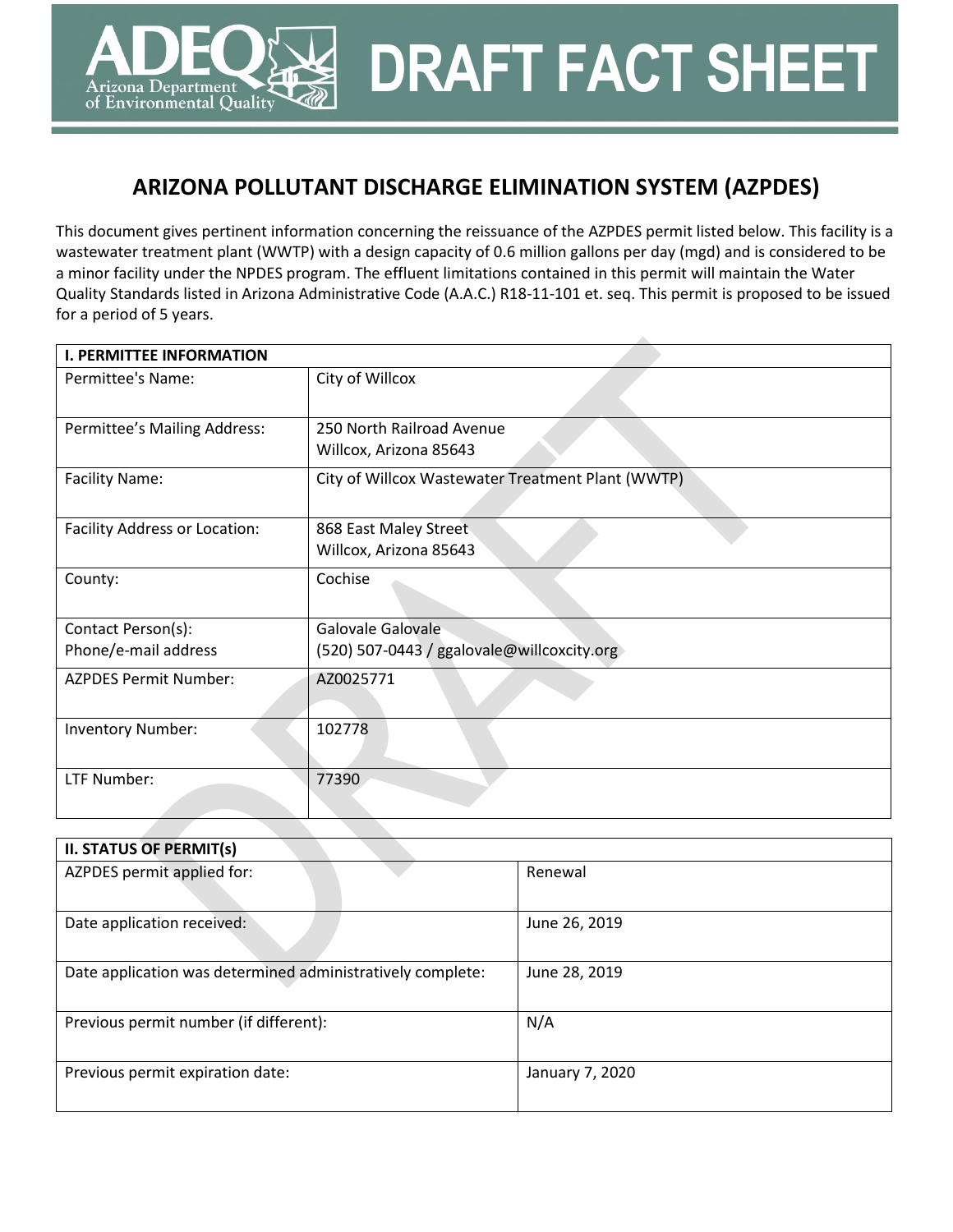

# **II. STATUS OF PERMIT(s)**

## **208 Consistency:**

In accordance with A.A.C. R18-9-A903(6), a permit cannot be issued for any discharge inconsistent with a plan or plan amendment approved under section 208(b) of the Clean Water Act.

Based on review of the application, there are no changes to the facility that require a new determination of consistency with the Regional Water Quality Management Plan.

City of Willcox has the following permits issued by ADEQ applicable to the Willcox Wastewater Treatment Plant:

#### **Type of Permit**

| <b>Aquifer Protection Permit (APP)</b> | P-102778 | Regulates discharges to the local aquifer                                       |
|----------------------------------------|----------|---------------------------------------------------------------------------------|
| <b>Reuse Permit</b>                    | R-512730 | Regulates the practice of reusing treated<br>wastewater for beneficial purposes |

| <b>III. GENERAL FACILITY INFORMATION</b>                |                                                                                                                                                                                                                                                                                                                                                                                  |
|---------------------------------------------------------|----------------------------------------------------------------------------------------------------------------------------------------------------------------------------------------------------------------------------------------------------------------------------------------------------------------------------------------------------------------------------------|
| Type of Facility:                                       | Publicly owned treatment works (POTW)                                                                                                                                                                                                                                                                                                                                            |
| <b>Facility Location Description:</b>                   | The facility is located 1 % miles southeast of the city of Willcox and 3500<br>feet north of Lake Cochise.                                                                                                                                                                                                                                                                       |
| Permitted Design Flow:                                  | $0.6$ mgd                                                                                                                                                                                                                                                                                                                                                                        |
| Treatment level (WWTP):                                 | Tertiary                                                                                                                                                                                                                                                                                                                                                                         |
| <b>Treatment Processes:</b>                             | Influent screening after which the influent is pumped to the oxidation<br>ditches, secondary clarifiers, disc filters, chlorination, and de-<br>chlorination.                                                                                                                                                                                                                    |
| Sludge Handling and Disposal:                           | Sludge is accumulated at the bottom of the lagoon and will be removed<br>and disposed off-site. Scum pump station, sludge feed pump station, and<br>rotary screw press before going to the sludge storage for disposal.                                                                                                                                                          |
|                                                         | Landfill Disposal (Marana Regional Landfill)                                                                                                                                                                                                                                                                                                                                     |
| Nature of facility discharge:                           | Domestic wastewater from residential and commercial sources.                                                                                                                                                                                                                                                                                                                     |
| Total Number of significant industrial<br>Users (SIUs): | $\overline{0}$                                                                                                                                                                                                                                                                                                                                                                   |
| Average flow per discharge:                             | 0.001 to 0.300 mgd                                                                                                                                                                                                                                                                                                                                                               |
| Service Area:                                           | City of Willcox                                                                                                                                                                                                                                                                                                                                                                  |
| <b>Service Population:</b>                              | 3,800                                                                                                                                                                                                                                                                                                                                                                            |
| Reuse / irrigation or other disposal<br>method(s):      | Currently, all treated effluent from the City of Willcox WWTP is reused as<br>irrigation on the Twin Lakes Golf Course. The proposed AZPDES permit<br>will authorize discharge of treated effluent to Lake Cochise. The City of<br>Willcox has indicated that discharge to Lake Cochise will only occur when<br>the volume of treated effluent exceeds irrigation reuse demands. |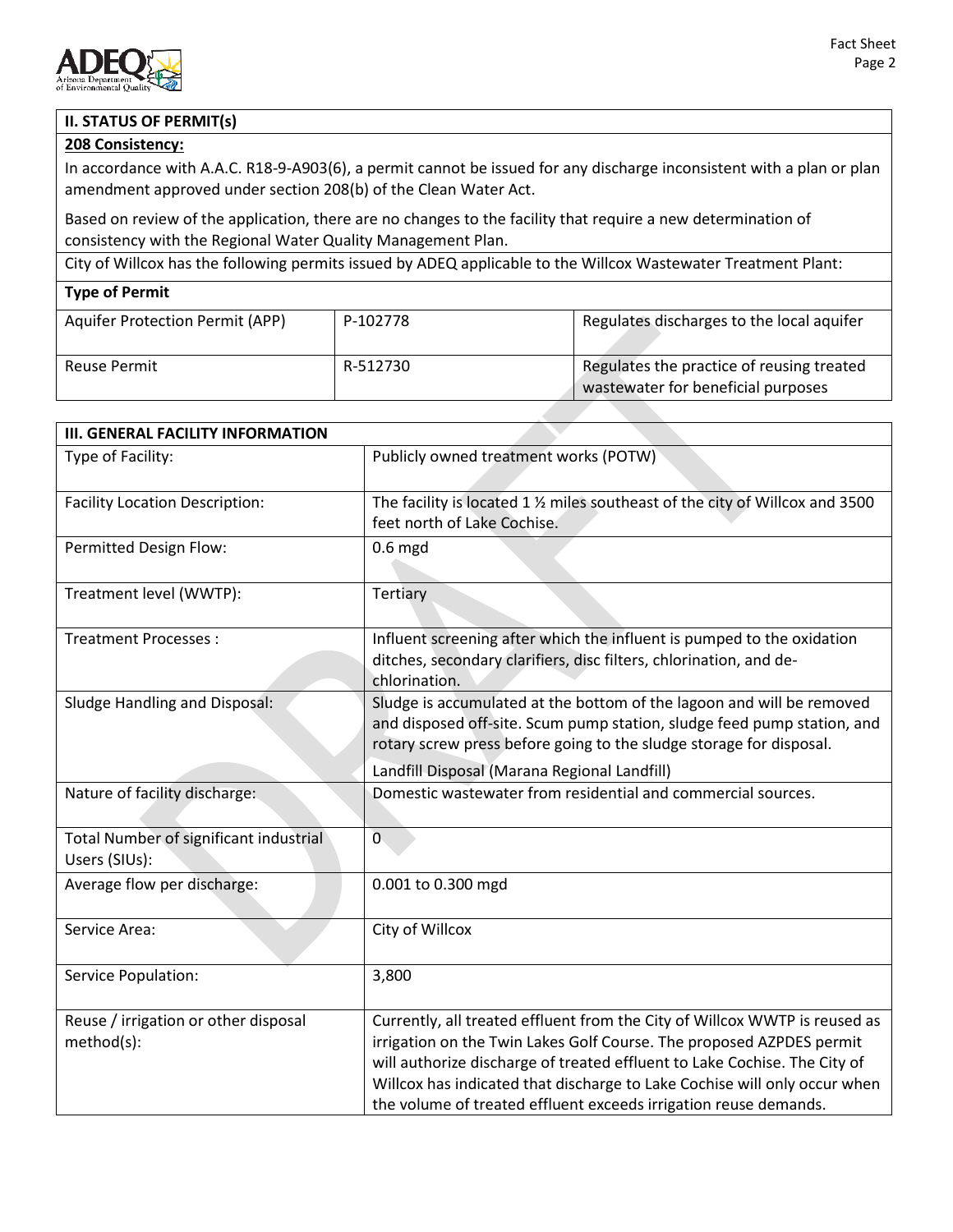

# **III. GENERAL FACILITY INFORMATION** Continuous or intermittent discharge: | Intermittent Discharge pattern summary: **During the season of low reuse demand, the discharge through Outfall** 001 is continuous. In response to a consent order signed with ADEQ, the City of Willcox completed upgrades to their wastewater

treatment plant in April 2019. The upgrades included converting the lagoon system to an oxidation ditch process, and installing secondary clarifiers, tertiary filters, disinfection, and sludge management facilities.

# **IV. RECEIVING WATER**

The State of Arizona has adopted water quality standards to protect the designated uses of its surface waters. Streams have been divided into segments and designated uses assigned to these segments. The water quality standards vary by designated use depending on the level of protection required to maintain that use.

| <b>Receiving Water:</b>   | Lake Cochise                                                                                                            |  |  |  |  |  |  |
|---------------------------|-------------------------------------------------------------------------------------------------------------------------|--|--|--|--|--|--|
|                           | South of Twin Lakes Municipal Golf Course at 32° 13' 50" / 110° 14' 42"                                                 |  |  |  |  |  |  |
| River Basin:              | San Pedro - Willcox Playa - Rio Yaqui River Basin                                                                       |  |  |  |  |  |  |
|                           |                                                                                                                         |  |  |  |  |  |  |
| Outfall Location(s):      | Outfall 001:<br>Township 14S, Range 25E, Section 7                                                                      |  |  |  |  |  |  |
|                           | Latitude 32° 13' 57.96" N, Longitude 109° 49' 28.64" W                                                                  |  |  |  |  |  |  |
|                           | The outfall discharges to, or the discharge may reach, a surface water listed in Appendix B of A.A.C. Title 18, Chapter |  |  |  |  |  |  |
| 11, Article 1.            |                                                                                                                         |  |  |  |  |  |  |
| Designated uses for the   | Aquatic and Wildlife effluent dependent water (A&Wedw)                                                                  |  |  |  |  |  |  |
| receiving water listed    | Partial Body Contact (PBC)                                                                                              |  |  |  |  |  |  |
| above:                    |                                                                                                                         |  |  |  |  |  |  |
| Is the receiving water on | No, and there are no TMDL issues associated.                                                                            |  |  |  |  |  |  |
| the $303(d)$ list?        |                                                                                                                         |  |  |  |  |  |  |
|                           | Given the uses stated above, the applicable narrative water quality standards are described in A.A.C. R18-11-108, and   |  |  |  |  |  |  |

Given the uses stated above, the applicable narrative water quality standards are described in A.A.C. R18-11-108, and the applicable numeric water quality standards are listed in A.A.C. R18-11-109 and in Appendix A thereof. There are two standards for the Aquatic and Wildlife uses, acute and chronic. In developing AZPDES permits, the standards for all applicable designated uses are compared and limits that will protect for all applicable designated uses are developed based on the standards.

# **V. DESCRIPTION OF DISCHARGE**

Because the facility is in operation and discharges have occurred, effluent monitoring data are available. The following is the measured effluent quality reported in the application.

| <b>Parameters</b>                   | <b>Units</b> | <b>Maximum Daily Discharge Concentration</b> |
|-------------------------------------|--------------|----------------------------------------------|
| Biochemical Oxygen Demand (BOD)     | mg/L         | 82                                           |
| <b>Total Suspended Solids (TSS)</b> | mg/L         | 150                                          |
| Total Kjeldahl Nitrogen (TKN)       | mg/L         | 21                                           |
| E. coli                             | cfu / 100 mL | 2420                                         |
|                                     | BOD 85 %     |                                              |
| Facility design removal rates:      | TSS 85 %     |                                              |
|                                     | N 80 %       |                                              |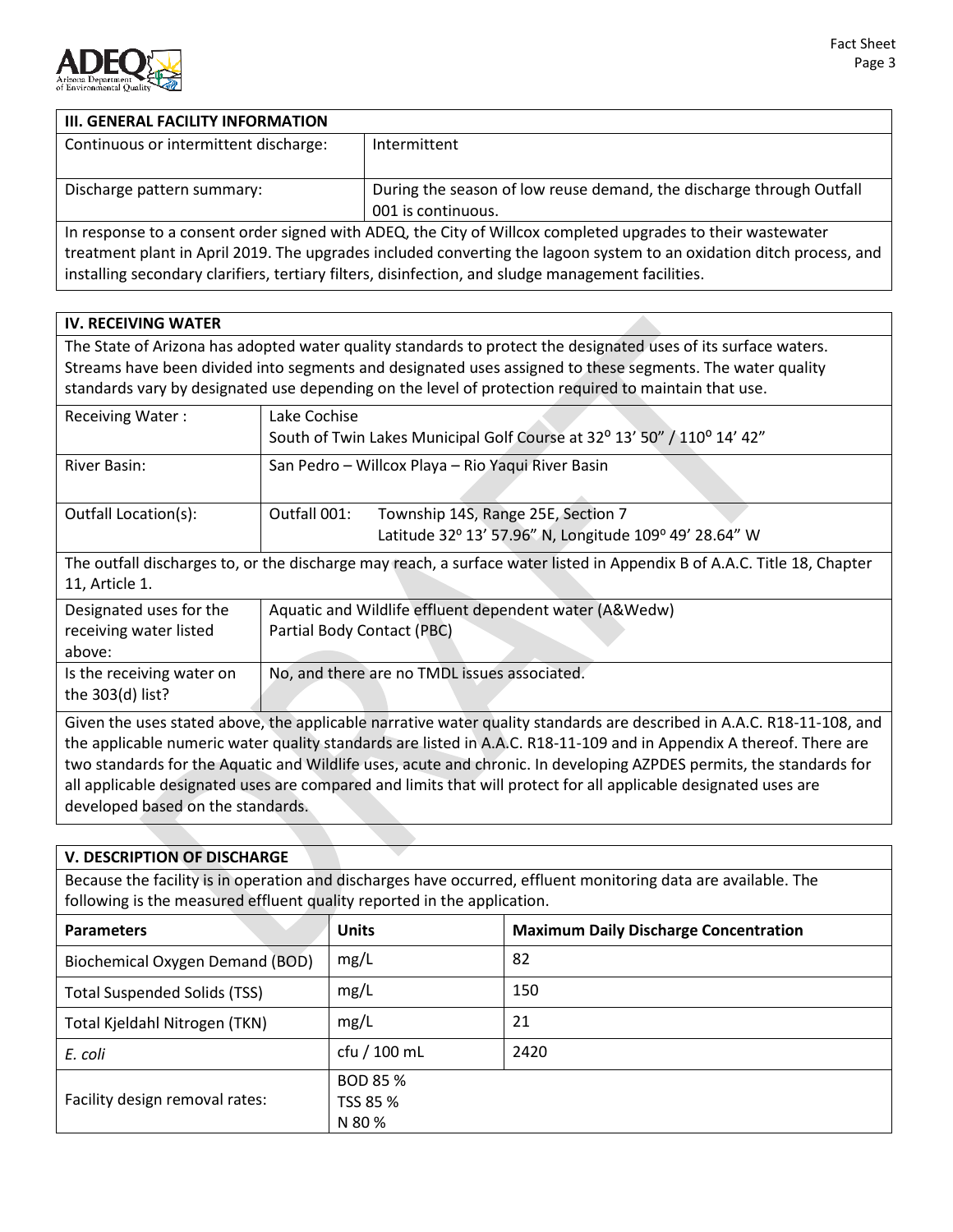

|                                    | VI. STATUS OF COMPLIANCE WITH THE EXISTING AZPDES PERMIT                                                                                                                                                    |                                                                                                                                                                                        |  |  |  |  |
|------------------------------------|-------------------------------------------------------------------------------------------------------------------------------------------------------------------------------------------------------------|----------------------------------------------------------------------------------------------------------------------------------------------------------------------------------------|--|--|--|--|
| Date of most recent<br>inspection: | 07/17/2019; potential violations were noted as a result of this inspection. An ultra-low<br>residual chlorine meter was present on site but not being used. Gaps observed between<br>biosolids storage pad. |                                                                                                                                                                                        |  |  |  |  |
| DMR files reviewed:                | 01/2015 through 07/2019                                                                                                                                                                                     |                                                                                                                                                                                        |  |  |  |  |
| Lab reports reviewed:              | 01/2017 through 07/2019                                                                                                                                                                                     |                                                                                                                                                                                        |  |  |  |  |
| <b>DMR Exceedances:</b>            | Parameter                                                                                                                                                                                                   | <b>Date</b>                                                                                                                                                                            |  |  |  |  |
|                                    | Ammonia                                                                                                                                                                                                     | January, February, September, October, November, and<br>December 2015                                                                                                                  |  |  |  |  |
|                                    |                                                                                                                                                                                                             | January, August, and September 2016<br>June and July 2017                                                                                                                              |  |  |  |  |
|                                    |                                                                                                                                                                                                             | January, February, August, September, and October 2018<br><b>March 2019</b>                                                                                                            |  |  |  |  |
|                                    | <b>BOD</b>                                                                                                                                                                                                  | January - May 2015<br>January - May, September, and December 2016<br>February - September 2017<br>March, April, August, September - December 2018<br>January and February 2019         |  |  |  |  |
|                                    | Chlorine<br>January - May, July - December 2015<br>January - May, July - December 2016<br>January - December 2017<br>January - December 2018<br>January - May 2019                                          |                                                                                                                                                                                        |  |  |  |  |
|                                    | Chromium VI                                                                                                                                                                                                 | <b>March 2015</b>                                                                                                                                                                      |  |  |  |  |
|                                    | Copper                                                                                                                                                                                                      | December 2018<br><b>March 2019</b>                                                                                                                                                     |  |  |  |  |
|                                    | E. coli                                                                                                                                                                                                     | January, March, April, May, July, August, and November 2015<br>March and August 2016<br>April, May, June, and August 2017<br>November 2018                                             |  |  |  |  |
|                                    | Hydrogen sulfide                                                                                                                                                                                            | June 2016                                                                                                                                                                              |  |  |  |  |
|                                    | pH                                                                                                                                                                                                          | January, February, and March 2015                                                                                                                                                      |  |  |  |  |
|                                    | Selenium                                                                                                                                                                                                    | September 2017<br>March and June 2018                                                                                                                                                  |  |  |  |  |
|                                    | <b>Total Suspended Solids</b>                                                                                                                                                                               | January - May, July - December 2015<br>January - May, July - December 2016<br>January - September, November, and December 2017<br>January - December 2018<br>January and February 2019 |  |  |  |  |
|                                    | Zinc                                                                                                                                                                                                        | March and June 2016<br>March and June 2017                                                                                                                                             |  |  |  |  |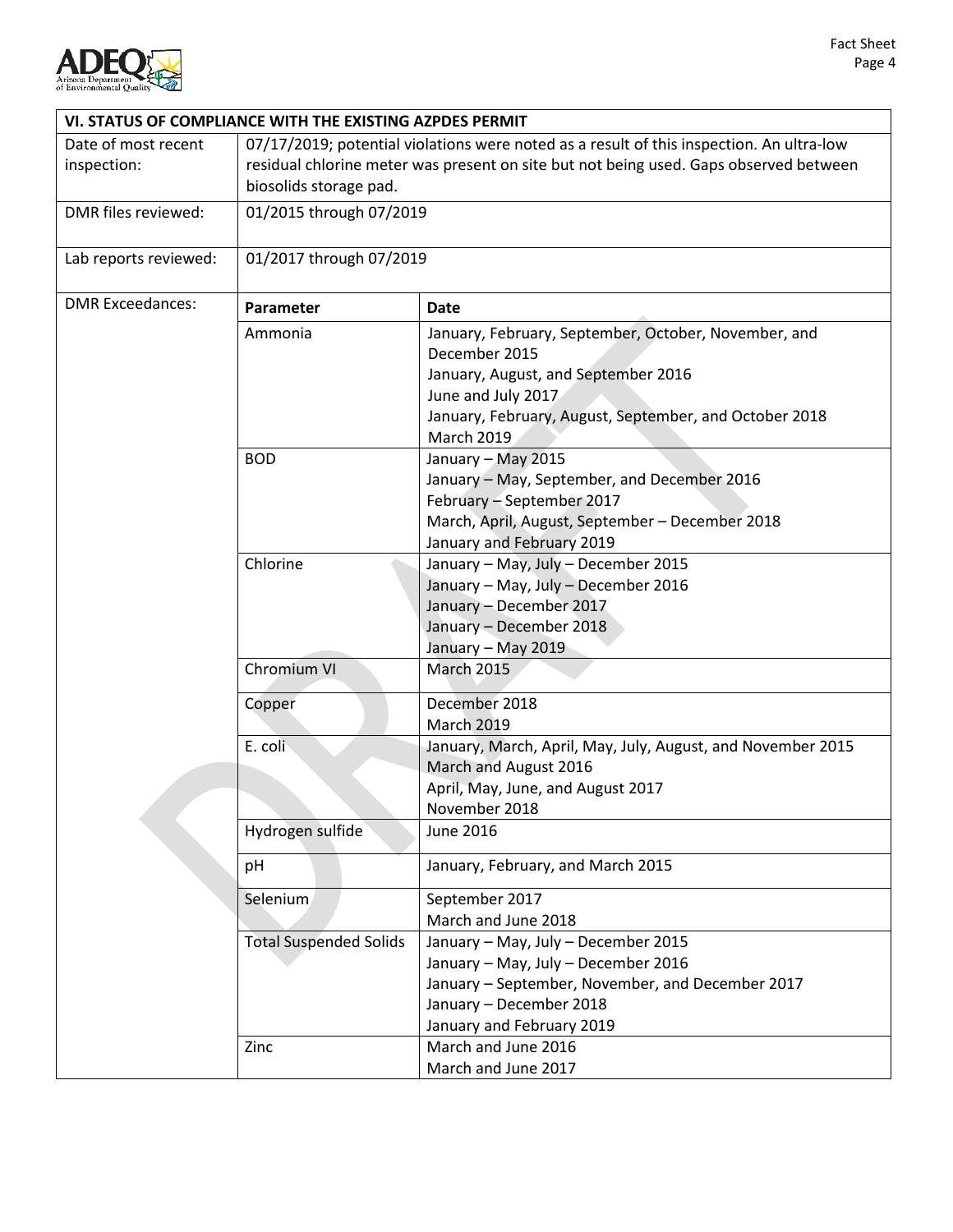

| VI. STATUS OF COMPLIANCE WITH THE EXISTING AZPDES PERMIT |                                                                                                                                                                                                   |  |  |  |  |  |
|----------------------------------------------------------|---------------------------------------------------------------------------------------------------------------------------------------------------------------------------------------------------|--|--|--|--|--|
| NOVs issued:                                             | NOV issued May 2018 - selenium exceedance, failed to submit written notification of<br>noncompliance, and wrong detection limit for copper                                                        |  |  |  |  |  |
|                                                          | NOV issued May 2019 - copper exceedance                                                                                                                                                           |  |  |  |  |  |
|                                                          | NOV issued August 2019 - Not using analytical method with LOQ lower than effluent limit<br>for total residual chlorine (TRC), failure to report non-compliance for E.coli, and zinc<br>exceedance |  |  |  |  |  |
| NOVs closed:                                             | Closed October 2018                                                                                                                                                                               |  |  |  |  |  |
|                                                          | Closed August 2019                                                                                                                                                                                |  |  |  |  |  |
| Compliance orders:                                       | Consent Order P-16-11, effective February 14, 2011, requiring upgrades to the WWTP.<br>On April 21, 2015 Amendment #1 to Consent Order P-16-11 became effective.                                  |  |  |  |  |  |

| <b>VII. PROPOSED PERMIT CHANGES</b>                                                        |                                                         |                                                                                     |                                                                                                                                                                                       |  |  |  |  |
|--------------------------------------------------------------------------------------------|---------------------------------------------------------|-------------------------------------------------------------------------------------|---------------------------------------------------------------------------------------------------------------------------------------------------------------------------------------|--|--|--|--|
| The following table lists the major changes from the previous permit in this draft permit. |                                                         |                                                                                     |                                                                                                                                                                                       |  |  |  |  |
| Parameter                                                                                  | <b>Existing Permit</b>                                  | <b>Proposed permit</b>                                                              | <b>Reason for change</b>                                                                                                                                                              |  |  |  |  |
| <b>Reporting Location</b>                                                                  | Mail in hard copies of<br>DMRs and other<br>attachments | DMRs and other reports<br>to be submitted<br>electronically through<br>myDEQ portal | Language added to support<br>the NPDES electronic DMR<br>reporting rule that became<br>effective on December 21,<br>2015.                                                             |  |  |  |  |
| Cadmium, Nickel, and Silver                                                                | Limited                                                 | Limit removed                                                                       | Data submitted indicated<br>no reasonable potential<br>(RP) for an exceedance of a<br>standard.                                                                                       |  |  |  |  |
| <b>Iron</b>                                                                                | Assessment level                                        | <b>Effluent characterization</b>                                                    | Data submitted indicated<br>no reasonable potential<br>(RP) for an exceedance of a<br>standard.                                                                                       |  |  |  |  |
| Hardness, pH, and<br>Temperature                                                           | Receiving water<br>monitoring                           | Monitoring removed                                                                  | Monitoring was duplicative<br>because Lake Cochise is<br>effluent dependent and<br>previous data indicated<br>there was no difference<br>between the effluent and<br>receiving water. |  |  |  |  |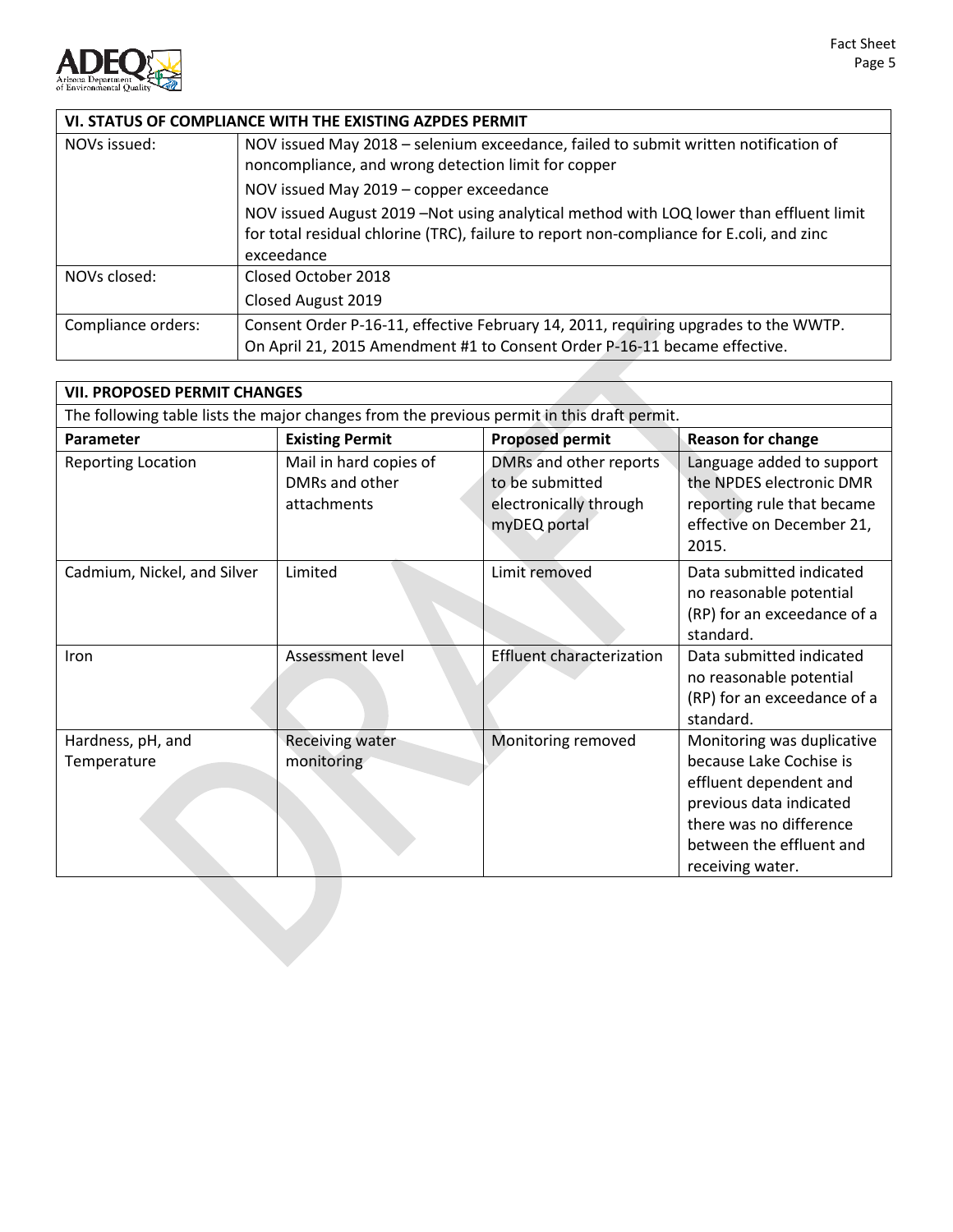

#### **VII. PROPOSED PERMIT CHANGES**

Anti-backsliding considerations – "Anti-backsliding" refers to statutory (Section 402(o) of the Clean Water Act) and regulatory (40 CFR 122.44(l)) requirements that prohibit the renewal, reissuance, or modification of an existing NPDES permit that contains effluent limits, permit conditions, or standards that are less stringent than those established in the previous permit. The rules and statutes do identify exceptions to these circumstances where backsliding is acceptable. This permit has been reviewed and drafted with consideration of anti-backsliding concerns. Limits for the following parameter have been removed from the permit because evaluation of current data allows the conclusion that no reasonable potential (RP) for an exceedance of a standard exists:

- Cadmium
- Nickel
- Silver

This is considered allowable backsliding under 303(d)(4). The effluent limitations in the current permit for these three parameters were based on state standards, the respective receiving waters are in attainment for these parameters, and the revisions are consistent with antidegradation requirements. See Section XII for information regarding antidegradation requirements.

Limits are retained in the draft permit for parameters where reasonable potential (RP) for an exceedance of a standard continues to exist or is indeterminate. In these cases, limits will be recalculated using the most current Arizona Water Quality Standards (WQS). If less stringent limits result due to a change in the WQS then backsliding is allowed in accordance with 303(d)(4) if the new limits are consistent with antidegradation requirements and the receiving water is in attainment of the new standard; see Section XII for information regarding antidegradation requirements.

No limits are less stringent due to a change in the WQS in this permit.

#### **VIII. DETERMINATION OF EFFLUENT LIMITATIONS and ASSESSMENT LEVELS**

When determining what parameters need monitoring and/or limits included in the draft permit, both technologybased and water quality-based criteria were compared and the more stringent criteria applied.

# **Technology-based Limitations**: As outlined in 40 CFR Part 133:

The regulations found at 40 CFR §133 require that POTWs achieve specified treatment standards for BOD, TSS, and pH based on the type of treatment technology available. Therefore, technology-based effluent limitations (TBELs) have been established in the permit for these parameters. Additionally, oil & grease will be monitored with an assessment level based on best professional judgment (BPJ). The average monthly assessment level of 10 mg/L and daily maximum of 15 mg/L are commonly accepted values that can be achieved by properly operated and maintained WWTPs. This level is also considered protective of the narrative standard at A.A.C. R18-11-108(B).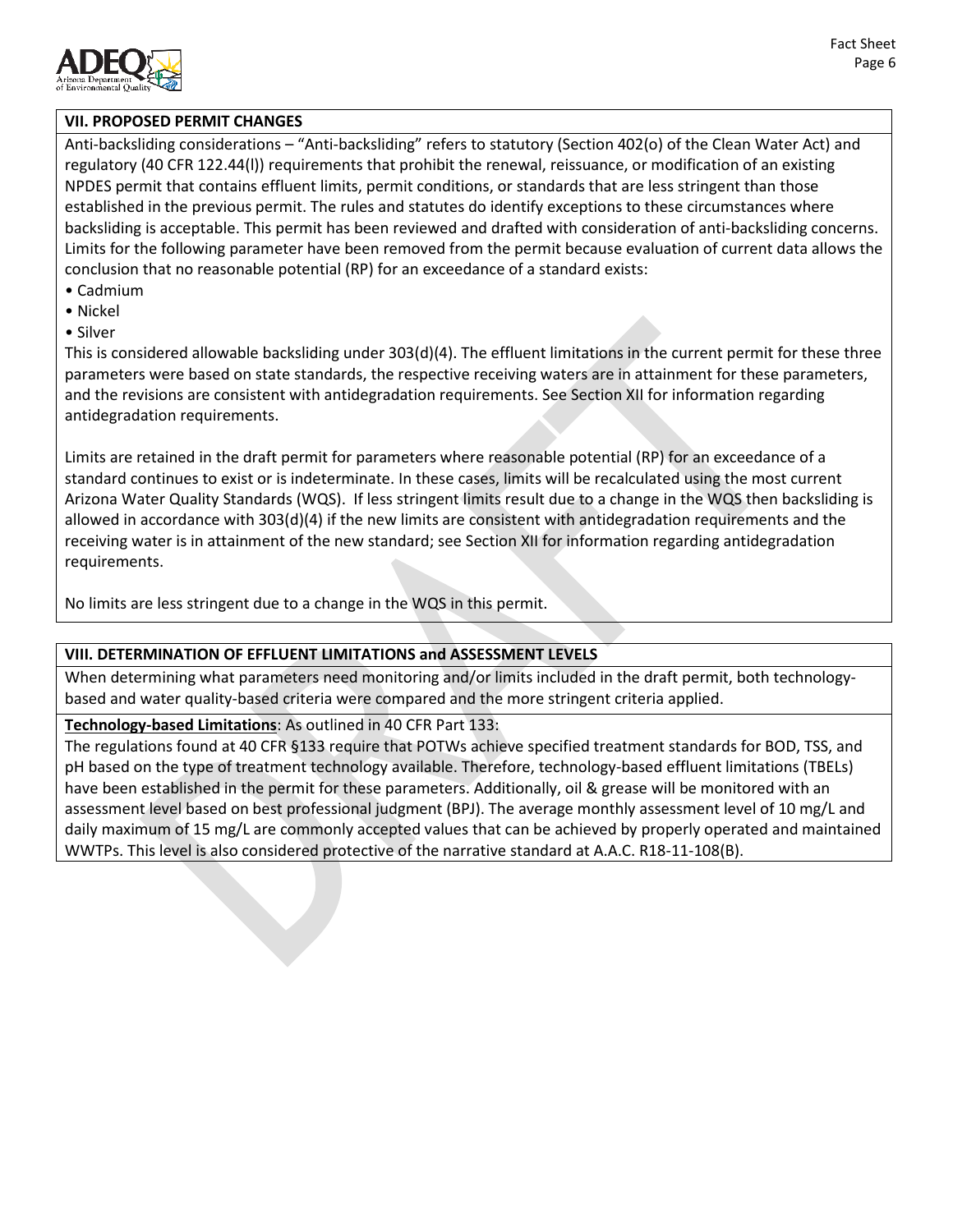

## **VIII. DETERMINATION OF EFFLUENT LIMITATIONS and ASSESSMENT LEVELS**

**Numeric Water Quality Standards**: As outlined in A.A.C. R18-11-109 and Appendix A:

Per 40 CFR 122.44(d)(1)(ii), (iii) and (iv), discharge limits must be included in the permit for parameters with "reasonable potential" (RP), that is, those known to be or expected to be present in the effluent at a level that could potentially cause any applicable numeric water quality standard to be exceeded. RP refers to the possibility, based on the statistical calculations using the data submitted, or consideration of other factors to determine whether the discharge may exceed the Water Quality Standards. The procedures used to determine RP are outlined in the *Technical Support Document for Water Quality-based Toxics Control (TSD)* (EPA/505/2-90-001). In most cases, the highest reported value for a parameter is multiplied by a factor (determined from the variability of the data and number of samples) to determine a "highest estimated value". This value is then compared to the lowest applicable Water Quality Standard for the receiving water. If the value is greater than the standard, RP exists and a water quality-based effluent limitation (WQBEL) is required in the permit for that parameter. RP may also be determined from BPJ based on knowledge of the treatment facilities and other factors. The basis for the RP determination for each parameter with a WQBEL is shown in the table below.

Ammonia water quality criteria vary based on the effluent pH and temperature at the time of effluent sampling. As a result, no single ammonia concentration can be included as a permit limit. To overcome this, an Ammonia Impact Ratio (AIR) of 1 for the monthly average and a value of 2 for the maximum daily limit are established as permit limits for ammonia. The AIR is calculated by dividing the ammonia concentration in the effluent by the applicable ammonia standard based on the effluent pH and temperature at the time of sampling. AIR values will be reported on DMRs and on the Ammonia Data Log which is included as Appendix B in the permit.

It is assumed that RP exists for exceedance of water quality criteria for the pollutants *E. coli* and, if chlorine or bromine is used in the treatment process, total residual chlorine (TRC). These parameters have been shown through extensive monitoring of WWTPs to fluctuate greatly and thus are not conducive to exclusion from limitation due to a lack of RP. Therefore, the draft permit contains WQBELs for *E. coli* and TRC.

The proposed permit limits were established using a methodology developed by EPA. Long Term Averages (LTA) were calculated for each designated use and the lowest LTA was used to calculate the average monthly limit (AML) and maximum daily limit (MDL) necessary to protect all uses. This methodology takes into account criteria, effluent variability, and the number of observations taken to determine compliance with the limit and is described in Chapter 5 of the TSD. Limits based on A&W criteria were developed using the "two-value steady state wasteload allocation" described on page 99 of the TSD. When the limit is based on human health criteria, the monthly average was set at the level of the applicable standard and a daily maximum limit was determined as specified in Section 5.4.4 of the TSD.

# **Mixing Zone**

Arizona water quality rules require that water quality standards be achieved without mixing zones unless the permittee applies and is approved for a mixing zone. Since the receiving stream for this discharge is ephemeral prior to the discharge, no water is available for a mixing zone and all water quality criteria are applied at end-of pipe. This means that the effluent concentration must meet stream standards.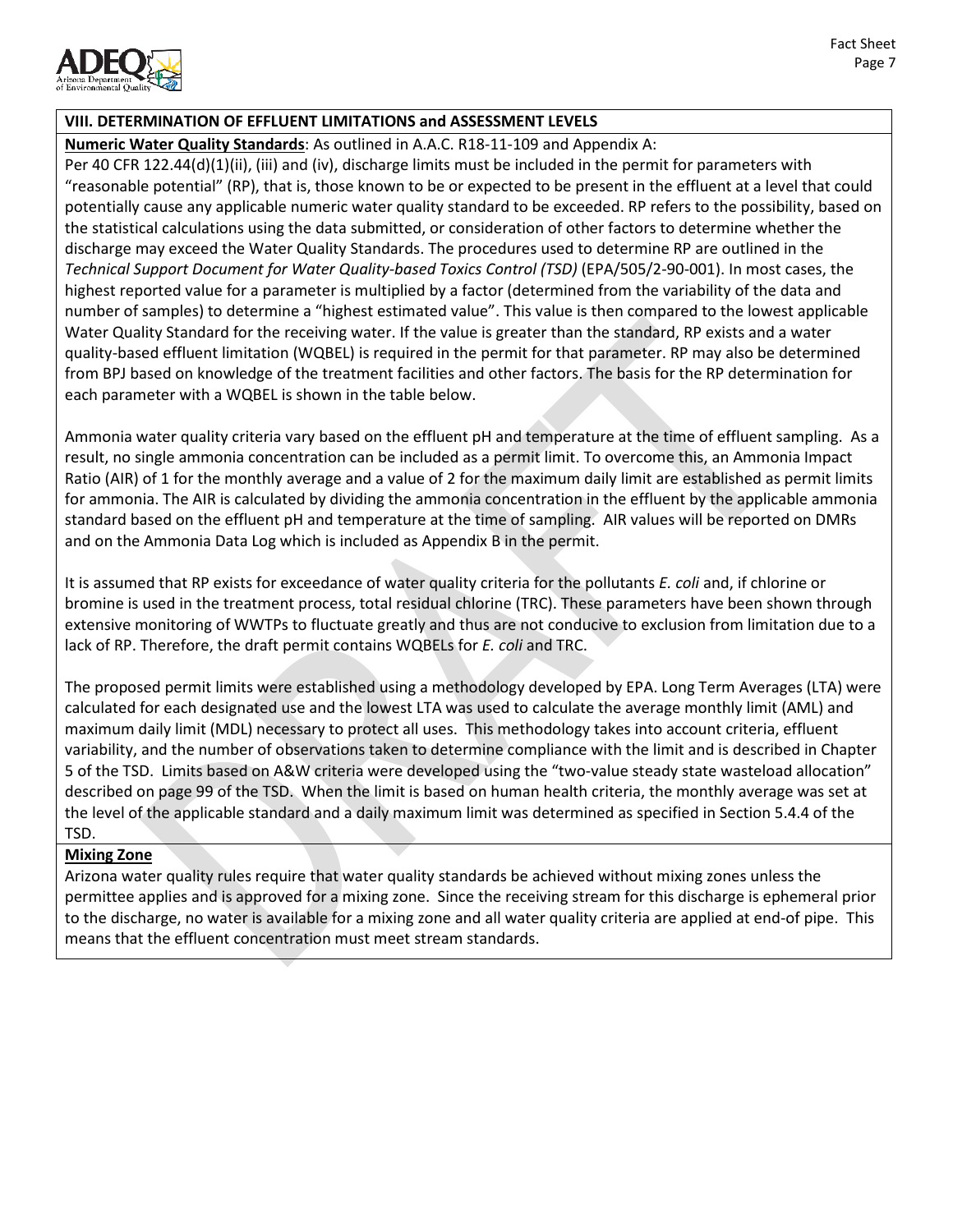

# **VIII. DETERMINATION OF EFFLUENT LIMITATIONS and ASSESSMENT LEVELS**

## **Assessment Levels (ALs)**

ALs are listed in Part I.B of the permit. An AL differs from a discharge limit in that an exceedance of an AL is not a permit violation. Instead, ALs serve as triggers, alerting the permitting authority when there is cause for re-evaluation of RP for exceeding a water quality standard, which may result in new permit limitations. The AL numeric values also serve to advise the permittee of the analytical sensitivity needed for meaningful data collection. Trace substance monitoring is required when there is uncertain RP (based on non-detect values or limited datasets) or a need to collect additional data or monitor treatment efficacy on some minimal basis. A reopener clause is included in the draft permit should future monitoring data indicate water quality standards are being exceeded.

The requirement to monitor for these parameters is included in the draft permit according to A.A.C. R18-11-104(C) and Appendix A. Except for oil and grease, ALs listed for each parameter were calculated in the same manner that a limit would have been calculated (see Numeric Water Quality Standards Section above). The ALs for oil and grease were determined based on BPJ as described above.

The following trace substances were not included as limits or assessment levels in the draft permit due to a lack of RP based on best professional judgment (BPJ): barium, boron, nitrates, nitrites, and manganese. The numeric standards for these pollutants are well above what would be expected from a WWTP discharge.

#### **Hardness**

The permittee is required to sample hardness as  $CaCO<sub>3</sub>$  at the same time the trace metals are sampled because the water quality standards for some metals are calculated using the water hardness values. The hardness value of 105 mg/L, the average hardness of the effluent as supplied in the application, was used to calculate the applicable water quality standards and any assessment levels or limits for the hardness dependent metals (cadmium, chromium III, copper, lead, nickel, silver and zinc).

#### **Whole Effluent Toxicity (WET)**

WET testing is required in the draft permit (Parts I.C and IV) to evaluate the discharge according to the narrative toxic standard in A.A.C. R18-11-108(A)(5), as well as whether the discharge has RP for WET per 40 CFR 122.44(d)(iv).

WET testing for chronic toxicity shall be conducted using the following three surrogate species:

- *Ceriodaphnia dubia* (water flea) for evaluating toxicity to invertebrates
- *Pimephales promelas* (fathead minnow) for evaluating toxicity to vertebrates
- *Pseudokirchneriella subcapitata* (formerly known as *Selenastrum capricornutum or Raphidocelis subcapitata)* (a green alga) – for evaluating toxicity to plant life

ADEQ does not have a numeric standard for Whole Effluent Toxicity. However, ADEQ adopted the EPA recommended chronic toxicity benchmark of 1.0 TUc for a four day exposure period. Using this benchmark, the limitations and/or action levels for WET included in the draft permit were calculated in accordance with the methods specified in the *TSD*. The species chosen for WET testing are as recommended in the *TSD* and in *Regions 9 & 10 Guidance for Implementing Whole Effluent Toxicity Testing Programs*.

An exceedance of an action level will trigger follow-up testing to determine if effluent toxicity is persistent. If toxicity above a limit or action level is found in a follow-up test, the permittee will be required to conduct a Toxicity Reduction Evaluation (TRE) and possibly a Toxicity Identification Evaluation (TIE) to identify the source of toxicity and reduce toxicity. These conditions are required to ensure that toxicants are not discharged in amounts that are toxic to organisms [A.A.C. R18-11-108(A)(5)]. A reopener clause is included in accordance with 40 CFR Parts 122 and 124 and AAC R18-9-B906.

The draft permit requires 8-hour composite samples be collected for WET testing. An 8-hour composite sample type was chosen over the suggested 24-hour composite for WET testing in order to have consistency with the type of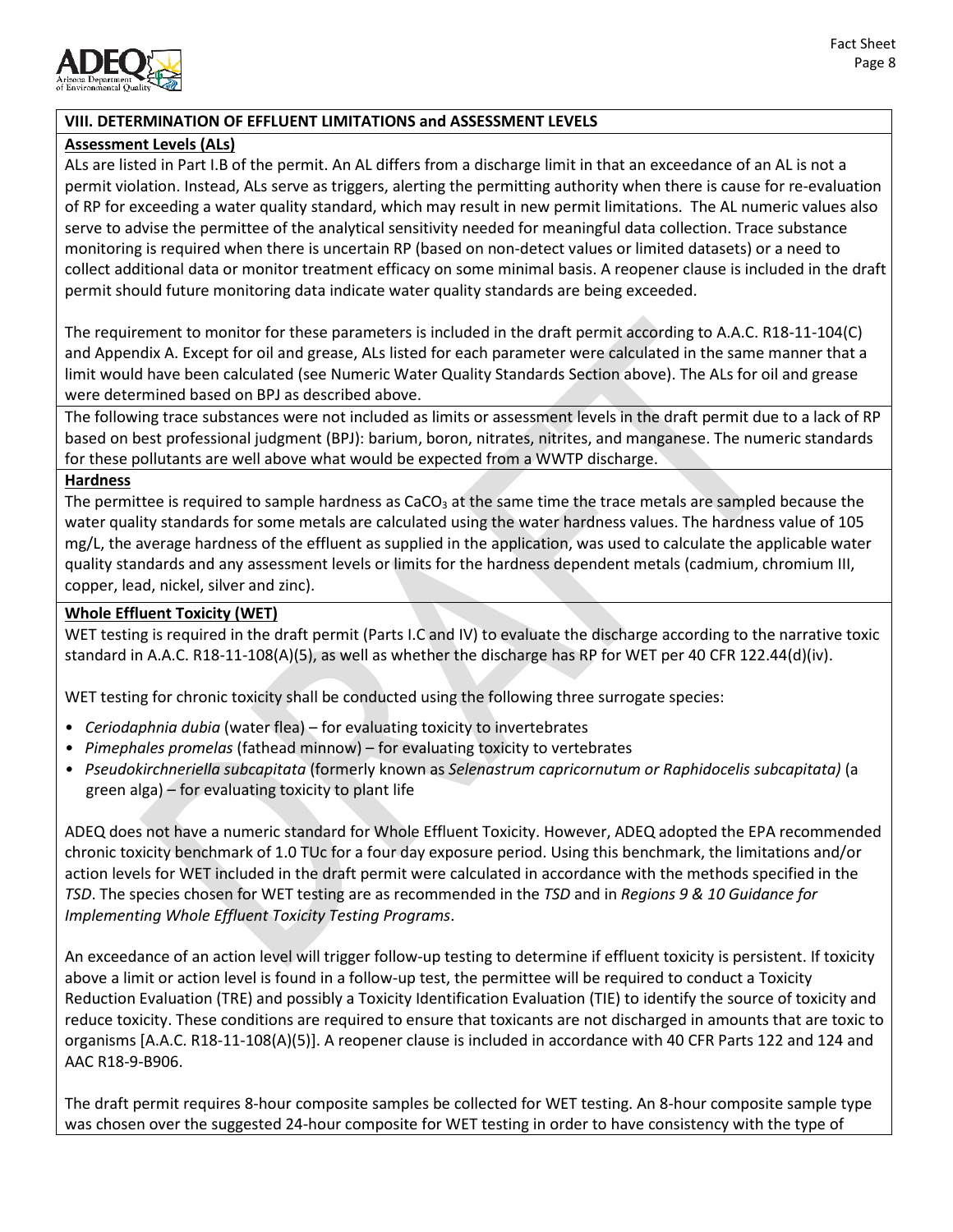

# **VIII. DETERMINATION OF EFFLUENT LIMITATIONS and ASSESSMENT LEVELS**

sample required for other parameters requiring monitoring in this permit. WET sampling must coincide with testing for all the parameters in Parts I.A and B of the draft permit, when testing of those parameters is required, to aid in the determination of the cause of toxicity if toxicity is detected. Additional procedural requirements for the WET test are included in the proposed permit.

The required WET monitoring frequency for this facility is consistent with the WET testing frequency required for facilities with a similar design flow. The draft permit requires WET test results to be reported on discharge monitoring reports and submittal of the full WET lab report to ADEQ.

## **Effluent Characterization (EC)**

In addition to monitoring for parameters assigned either a limit or an AL, sampling is required to assess the presence of pollutants in the discharge at certain minimum frequencies for additional suites of parameters, whether the facility is discharging or not. This monitoring is specified in Tables 4.a. through 4.b., *Effluent Characterization Testing,* as follows:

• Table 4.a. – General Chemistry and Microbiology: ammonia, BOD-5, *E. coli*, total residual chlorine (TRC), dissolved oxygen, total Kjeldahl nitrogen (TKN), nitrate/nitrite, oil and grease, pH, phosphorus, temperature, total dissolved solids (TDS), and total suspended solids (TSS)

• Table 4.b. – Selected Metals, Hardness, Cyanide, and WET

NOTE: Some parameters listed in Tables 4.a. and 4.b. are also listed in Tables 1 or 2. In this case, the data from monitoring under Tables 1 or 2 may be used to satisfy the requirements of Tables 4.a. and / or 4.b., provided the specified sample types are the same. In the event the facility does not discharge to a water of the U.S. during the life of the permit, EC monitoring of representative samples of the effluent is still required.

The purpose of EC monitoring is to characterize the effluent and determine if the parameters of concern are present in the discharge and at what levels. This monitoring will be used to assess RP per 40 CFR 122.44(d)(1)(iii)). EC monitoring is required in accordance with 40 CFR 122.43(a), 40 CFR 122.44(i), and 40 CFR 122.48(b) as well as A.R.S. §49-203(A)(7). If pollutants are noted at levels of concern during the permit term, this permit may also be reopened to add related limits or conditions.

# **Permit Limitations and Monitoring Requirements**

The table that follows summarizes the parameters that are limited in the permit and the rationale for that decision. Also included are the parameters that require monitoring without any limitations or that have not been included in the permit at all and the basis for those decisions. The corresponding monitoring requirements are shown for each parameter. In general, the regulatory basis for monitoring requirements is per 40 CFR §122.44(i) *Monitoring requirements,* and 40 CFR §122.48(b), *Required monitoring*; all of which have been adopted by reference in A.A.C. R18-9-A905, *AZPDES Program Standards*.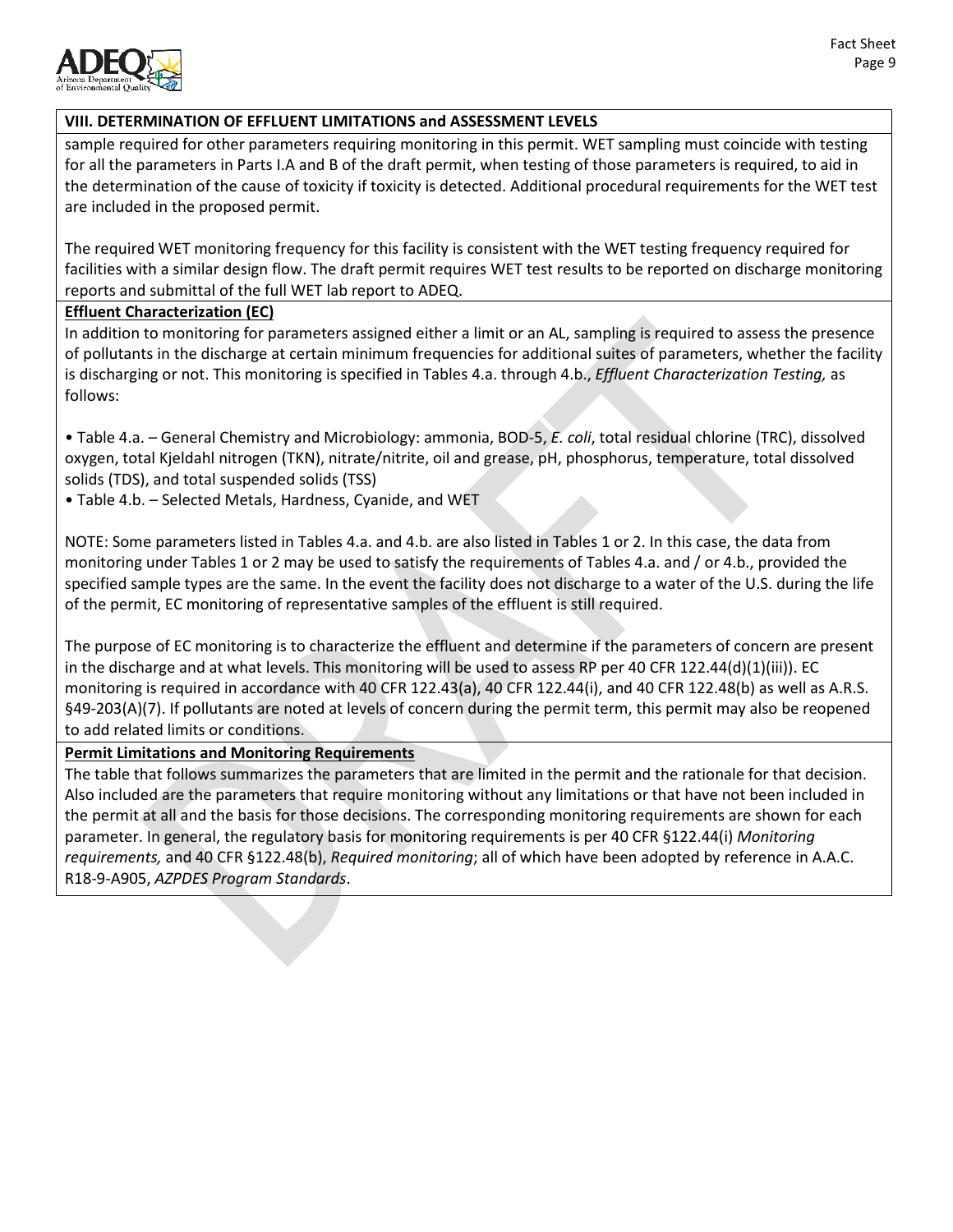

| Parameter                                                                              | Lowest Standard / Designated Use                                                                                                                    | <b>Maximum</b><br><b>Reported Daily</b><br>Value | No. of<br><b>Samples</b>         | <b>Estimated</b><br><b>Maximum</b><br>Value | <b>RP Determination</b>                                                           | Proposed Monitoring Requirement/ Rationale (1)                                                                                                                                                                                                                                                                                                                                                                                                                                                                 |
|----------------------------------------------------------------------------------------|-----------------------------------------------------------------------------------------------------------------------------------------------------|--------------------------------------------------|----------------------------------|---------------------------------------------|-----------------------------------------------------------------------------------|----------------------------------------------------------------------------------------------------------------------------------------------------------------------------------------------------------------------------------------------------------------------------------------------------------------------------------------------------------------------------------------------------------------------------------------------------------------------------------------------------------------|
| Flow                                                                                   | $\sim$ $\sim$ $\sim$                                                                                                                                | - - -                                            | $- - -$                          | $\sim$ $\sim$ $\sim$                        | $\omega = \omega$                                                                 | Discharge flow is to be monitored on a continual basis<br>using a flow meter.                                                                                                                                                                                                                                                                                                                                                                                                                                  |
| <b>Biological Oxygen</b><br>Demand (BOD) and<br><b>Total Suspended</b><br>Solids (TSS) | 30 mg/L 30-day average<br>45 mg/L 7-day average/<br>Technology-based limits<br>40 CFR 133.102                                                       | BOD: 82 mg/L<br>TSS: 150 mg/L                    | <b>BOD: 17</b><br><b>TSS: 17</b> | N/A                                         | <b>TBELs for BOD</b><br>and TSS are<br>always applicable<br>to WWTPs.             | Monitoring for influent and effluent BOD and TSS to be<br>conducted using composite samples of the influent and<br>the effluent. The sample type required was chosen to be<br>representative of the discharge. The requirement to<br>monitor influent BOD and suspended solids is included to<br>assess compliance with the 85% removal requirement in<br>this permit. At least one sample must coincide with WET<br>testing to aid in the determination of the cause of<br>toxicity, if toxicity is detected. |
| Chlorine, Total<br>Residual (TRC)                                                      | 11 µg/L/ A&Wedw chronic                                                                                                                             | 6500 µg/L                                        | 70                               | N/A                                         | RP always<br>expected when<br>chlorine or<br>bromine is used<br>for disinfection. | TRC is to be monitored as a discrete sample and a<br>WQBEL remains in the permit. 40 CFR Part 136 specifies<br>that discrete samples must be collected for chlorine. At<br>least one sample per month must coincide with WET<br>testing to aid in the determination of the cause of<br>toxicity, if toxicity is detected.                                                                                                                                                                                      |
| E. coli                                                                                | 30-day geometric mean:<br>126 cfu /100 mL (4 sample<br>minimum)<br>Single sample maximum:<br>575 cfu /100 mL/ PBC                                   | 2420<br>cfu /100 mL                              | 70                               | N/A                                         | RP always<br>expected for<br>WWTPs. See<br>explanation<br>above.                  | E. coli is to be monitored as a discrete sample and a<br>WQBEL remains in the permit.                                                                                                                                                                                                                                                                                                                                                                                                                          |
| рH                                                                                     | Minimum: 6.5<br>Maximum: 9.0<br>A&Wedw and PBC<br>A.A.C. R18-11-109(B)<br>Minimum: 6.0<br>Maximum: 9.0<br>Technology-based limits<br>40 CFR 133.102 | $6.8 - 8.7$                                      | 321                              | N/A                                         | <b>WQBEL or TBEL is</b><br>always applicable<br>to WWTPs.                         | pH is to be monitored using a discrete sample of the<br>effluent and a WQBEL is set. 40 CFR Part 136 specifies<br>that grab samples must be collected for pH. At least one<br>sample must coincide with WET testing to aid in the<br>determination of the cause of toxicity if toxicity is<br>detected. pH sampling must also coincide with ammonia<br>sampling when required.                                                                                                                                 |
| Temperature                                                                            | No applicable numeric standard                                                                                                                      | 32ºC                                             | 160                              | N/A                                         | N/A                                                                               | Effluent temperature is to be monitored for effluent<br>characterization by discrete sample. 40 CFR Part 136<br>specifies that discrete samples must be collected for<br>temperature. Temperature sampling must also coincide<br>with ammonia sampling when required.                                                                                                                                                                                                                                          |
| <b>Total Dissolved</b><br>Solids (TDS)                                                 | No applicable standard                                                                                                                              | 610 mg/L                                         | 4                                | N/A                                         | N/A                                                                               | Monitoring required for effluent characterization.                                                                                                                                                                                                                                                                                                                                                                                                                                                             |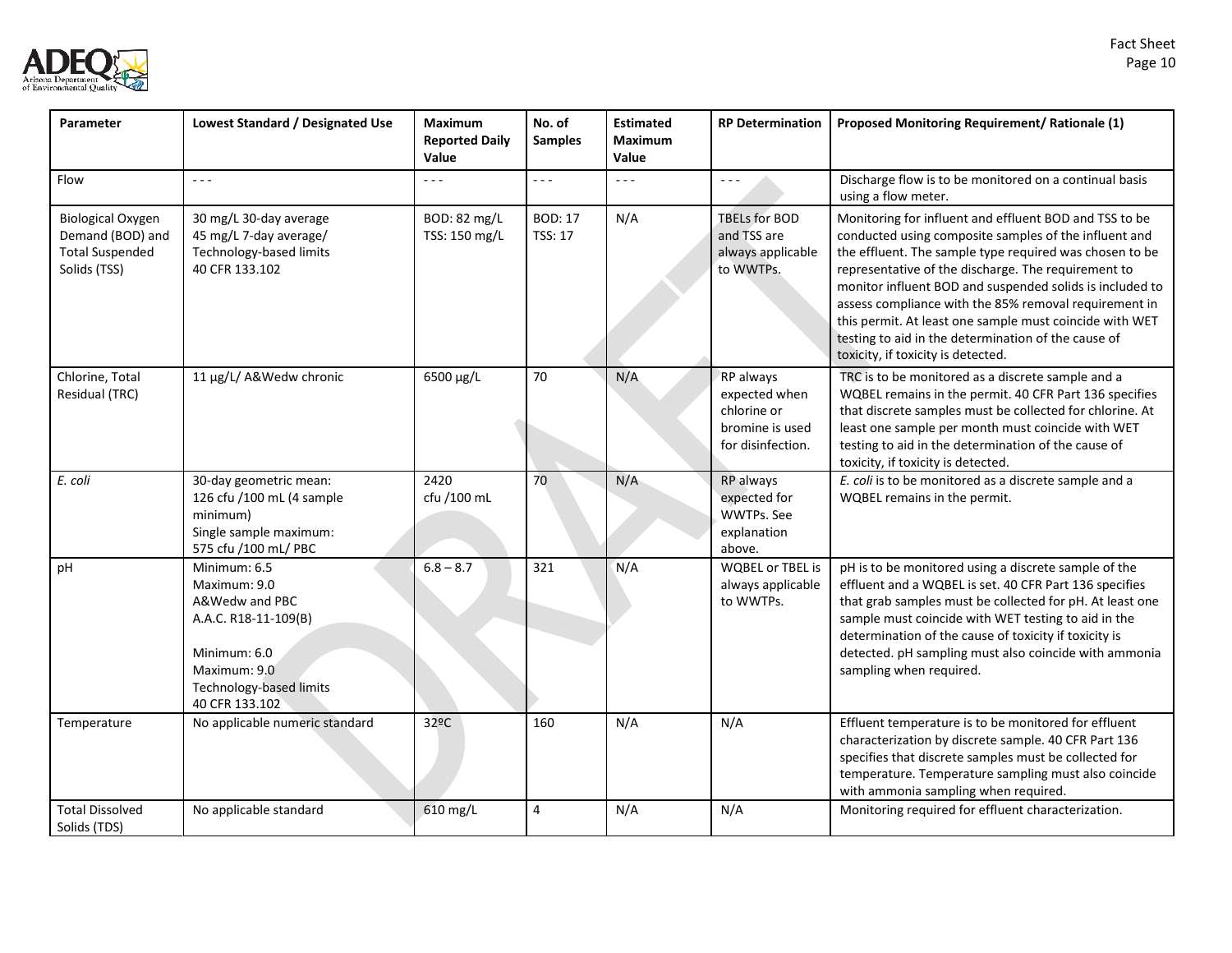

| Parameter                                                    | Lowest Standard / Designated Use                                                                     | <b>Maximum</b><br><b>Reported Daily</b><br>Value | No. of<br><b>Samples</b> | <b>Estimated</b><br><b>Maximum</b><br>Value | <b>RP Determination</b>        | Proposed Monitoring Requirement/ Rationale (1)                                                                                                                                                                                                                                                                                                                        |
|--------------------------------------------------------------|------------------------------------------------------------------------------------------------------|--------------------------------------------------|--------------------------|---------------------------------------------|--------------------------------|-----------------------------------------------------------------------------------------------------------------------------------------------------------------------------------------------------------------------------------------------------------------------------------------------------------------------------------------------------------------------|
| Ammonia                                                      | Standard varies with temperature<br>and pH                                                           | $16$ mg/L<br>10 (Ratio)                          | 14                       | N/A                                         | <b>RP Exists</b>               | Ammonia is to be monitored by discrete sample and a<br>WQBEL in the form of an ammonia impact ratio (AIR) of<br>1 is set in the permit (6). An ammonia data log with<br>concurrent pH and temperature monitoring is also<br>required. One sample must coincide with WET sampling<br>to aid in the determination of the cause of toxicity, if<br>toxicity is detected. |
| <b>Nutrients (Total</b><br>Nitrogen and Total<br>Phosphorus) | No applicable standards                                                                              | N: 29 mg/L<br>P: 6.5 mg/L                        | $\overline{4}$           | N/A                                         | N/A                            | Monitoring required for effluent characterization.                                                                                                                                                                                                                                                                                                                    |
| Oil & Grease                                                 | BPJ Technology-Based Level of 10<br>mg/L monthly average and 15 mg/L<br>daily maximum                | 4.5 mg/L                                         | 12                       | N/A                                         | RP Indeterminate<br>(4)        | Monitoring required and an assessment level remains in<br>the permit.                                                                                                                                                                                                                                                                                                 |
| Antimony                                                     | 600 µg/L/ A&Wedw chronic                                                                             | $1 \mu g/L$                                      | 16                       | $2.5 \mu g/L$                               | No RP                          | Monitoring required for effluent characterization.                                                                                                                                                                                                                                                                                                                    |
| Arsenic                                                      | 150 µg/L/ A&Wedw chronic                                                                             | $24 \mu g/L$                                     | 17                       | 57.6 µg/L                                   | No RP                          | Monitoring required for effluent characterization.                                                                                                                                                                                                                                                                                                                    |
| Beryllium                                                    | 5.3 µg/L/ A&Wedw chronic                                                                             | $< 2 \mu g/L$                                    | 17                       | N/A                                         | No RP                          | Monitoring required for effluent characterization.                                                                                                                                                                                                                                                                                                                    |
| Cadmium (2)                                                  | 2.32 µg/L/ A&Wedw chronic                                                                            | $0.04 \mu g/L$                                   | 17                       | $0.096 \,\mu g/L$                           | No RP                          | Monitoring required for effluent characterization.                                                                                                                                                                                                                                                                                                                    |
| Chromium (Total)                                             | No applicable standard                                                                               | $<$ 30 $\mu$ g/L                                 | 17                       | N/A                                         | No RP                          | Monitoring required as an indicator parameter for<br>Chromium VI.                                                                                                                                                                                                                                                                                                     |
| Chromium VI                                                  | 11 µg/L/ A&Wedw chronic                                                                              | $10 \mu g/L$                                     | $17\,$                   | $24 \mu g/L$                                | <b>RP Exists</b>               | Monitoring required and a WQBEL remains in the<br>permit.                                                                                                                                                                                                                                                                                                             |
| Copper (2)                                                   | 9.3 µg/L/ A&Wedw chronic                                                                             | $9.9 \mu g/L$                                    | $17$                     | $24 \mu g/L$                                | <b>RP Exists</b>               | Monitoring required and a WQBEL remains in the<br>permit.                                                                                                                                                                                                                                                                                                             |
| Cyanide                                                      | 9.7 µg/L/ A&Wedw chronic                                                                             | $< 100 \mu g/L$                                  | 17                       | N/A                                         | RP Indeterminate<br>(High LOQ) | Monitoring required and an assessment level remains in<br>the permit.                                                                                                                                                                                                                                                                                                 |
| Hardness                                                     | No applicable standard. Hardness is<br>used to determine standards for<br>specific metal parameters. | 130 mg/L                                         | 17                       | N/A                                         | N/A                            | A&W standards for cadmium, chromium III, copper,<br>lead, nickel, silver and zinc used for RP determinations<br>were based on the average effluent hardness value of<br>105 mg/L. Monitoring for hardness is required<br>whenever monitoring for hardness dependent metals is<br>required.                                                                            |
| Hydrogen Sulfide                                             | 2 µg/L/ A&Wedw chronic                                                                               | $110 \mu g/L$                                    | 14                       | 286 µg/L                                    | <b>RP Exists</b>               | Monitoring is required for sulfides as an indicator<br>parameter for hydrogen sulfide. If sulfides are detected,<br>monitoring for hydrogen sulfide is required for the<br>remainder of the permit term.                                                                                                                                                              |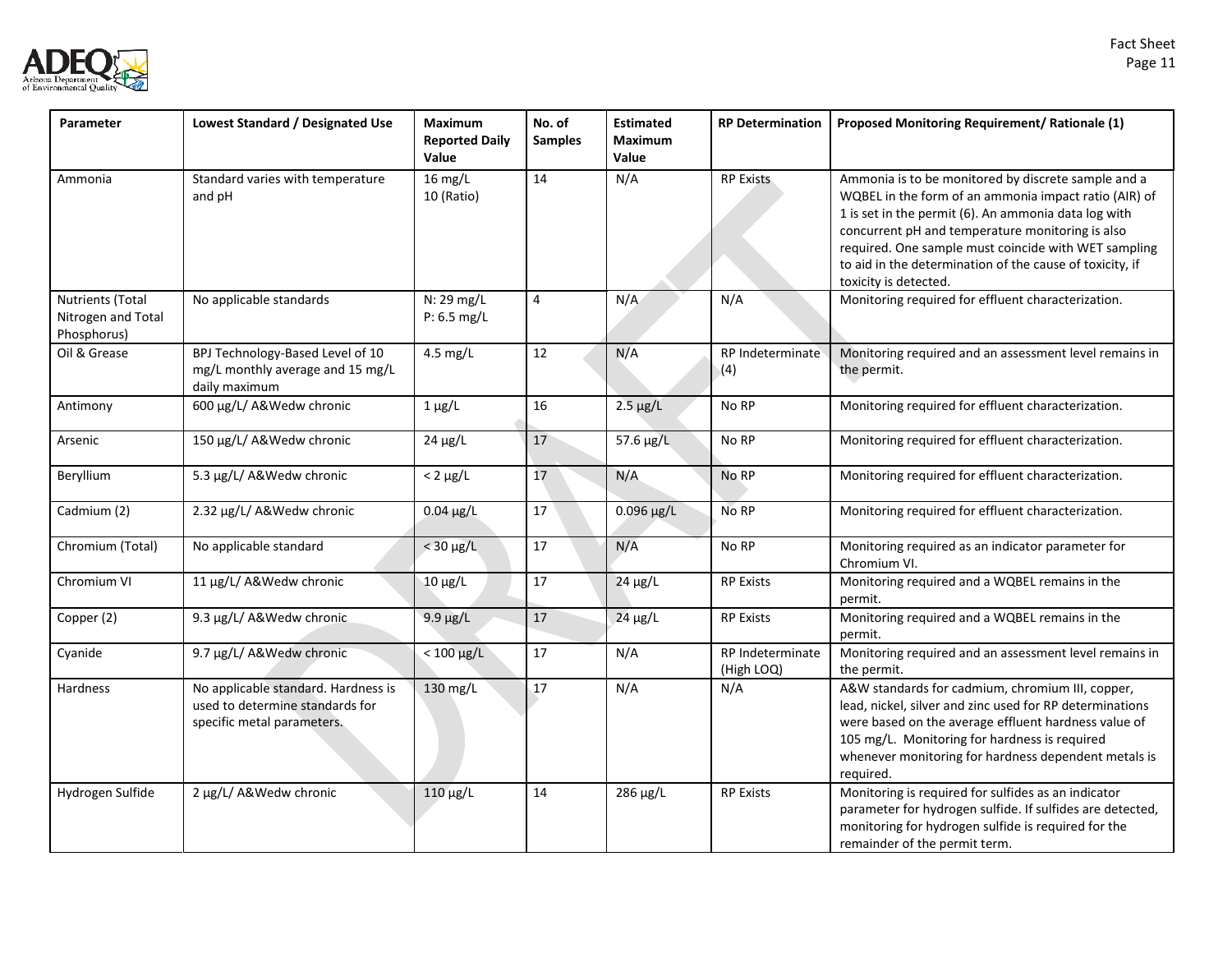

| Parameter                               |                                             | Lowest Standard / Designated Use            | <b>Maximum</b><br><b>Reported Daily</b><br>Value | No. of<br><b>Samples</b> | <b>Estimated</b><br><b>Maximum</b><br>Value | <b>RP Determination</b> | Proposed Monitoring Requirement/ Rationale (1)                                                                                                                                      |
|-----------------------------------------|---------------------------------------------|---------------------------------------------|--------------------------------------------------|--------------------------|---------------------------------------------|-------------------------|-------------------------------------------------------------------------------------------------------------------------------------------------------------------------------------|
| Iron                                    | 1,000 µg/L / A&Wedw chronic                 |                                             | 350 µg/L                                         | 16                       | 875 µg/L                                    | No RP                   | Monitoring required for effluent characterization.                                                                                                                                  |
| Lead $(2)$                              | 2.65 µg/L / A&Wedw chronic                  |                                             | $63 \mu g/L$                                     | 17                       | $151 \mu g/L$                               | <b>RP Exists</b>        | Monitoring required and a WQBEL remains in the<br>permit.                                                                                                                           |
| Mercury                                 | 0.01 µg/L/ A&Wedw chronic                   |                                             | $0.005 \,\mu g/L$                                | 17                       | $0.012 \,\mu g/L$                           | <b>RP Exists</b>        | Monitoring required and a WQBEL remains in the<br>permit.                                                                                                                           |
| Nickel (2)                              | 54.2 µg/L/ A&Wedw chronic                   |                                             | $2.5 \mu g/L$                                    | 17                       | $6 \mu g/L$                                 | No RP                   | Monitoring required for effluent characterization.                                                                                                                                  |
| Selenium                                | 2 µg/L/ A&Wedw chronic                      |                                             | $3.7 \mu g/L$                                    | 17                       | $8.9 \mu g/L$                               | <b>RP Exists</b>        | Monitoring required and a WQBEL remains in the<br>permit.                                                                                                                           |
| Silver (2)                              | 3.50 µg/L/ A&Wedw acute                     |                                             | $0.06 \mu g/L$                                   | 17                       | $0.14 \mu g/L$                              | No RP                   | Monitoring required for effluent characterization.                                                                                                                                  |
| Sulfides                                | No applicable standard                      |                                             | 560 µg/L                                         | 17                       | N/A                                         | N/A                     | Indicator parameter for hydrogen sulfide. Monitoring<br>required. If sulfides are detected, monitoring for<br>hydrogen sulfide is required for the remainder of the<br>permit term. |
| Thallium                                | 75 µg/L/ PBC                                |                                             | $< 0.5 \mu g/L$                                  | 17                       | N/A                                         | No RP                   | Monitoring required for effluent characterization.                                                                                                                                  |
| Zinc $(2)$                              | 122 µg/L/ A&Wedw acute and<br>chronic       |                                             | 86 μg/L                                          | 11(5)                    | $181 \mu g/L$                               | <b>RP Exists</b>        | Monitoring required and a WQBEL remains in the<br>permit.                                                                                                                           |
|                                         |                                             |                                             |                                                  |                          |                                             |                         |                                                                                                                                                                                     |
| <b>Whole Effluent</b><br>Toxicity (WET) | No toxicity<br>(A.A.C. R18-11-<br>108(A)(6) | Pseudo-<br>kirchneriella<br>subcapitata (3) | $1.0$ TU $c$                                     | 3                        | N/A                                         | RP Indeterminate<br>(4) | Monitoring required and an action level is set.                                                                                                                                     |
|                                         |                                             | Pimephales<br>promelas                      | <b>1.0 TUc</b>                                   | $\overline{3}$           | N/A                                         | RP Indeterminate<br>(4) | Monitoring required and an action level is set.                                                                                                                                     |
|                                         |                                             | Ceriodaphnia<br>dubia                       | $1.0$ TU $c$                                     | 3                        | N/A                                         | RP Indeterminate<br>(4) | Monitoring required and an action level is set.                                                                                                                                     |

Footnotes:

(1) The monitoring frequencies are as specified in the permit.

(2) Hardness-dependent metal - the standard is for this parameter is based on the average hardness value of the effluent or receiving water as indicated above.

(3) Formerly known as *Selenastrum capricornutum or Raphidocelis subcapitata.*

(4) Monitoring with ALs or Action Levels always required for WWTPs for these parameters unless RP exists and limits are set.

(5) There were a total of 17 data points, but 6 of these were non-detect with high LOQs. These 6 were not used in RP calculations.

(6) An AIR will be calculated by dividing effluent ammonia concentration by the applicable standard using the effluent pH and temperature.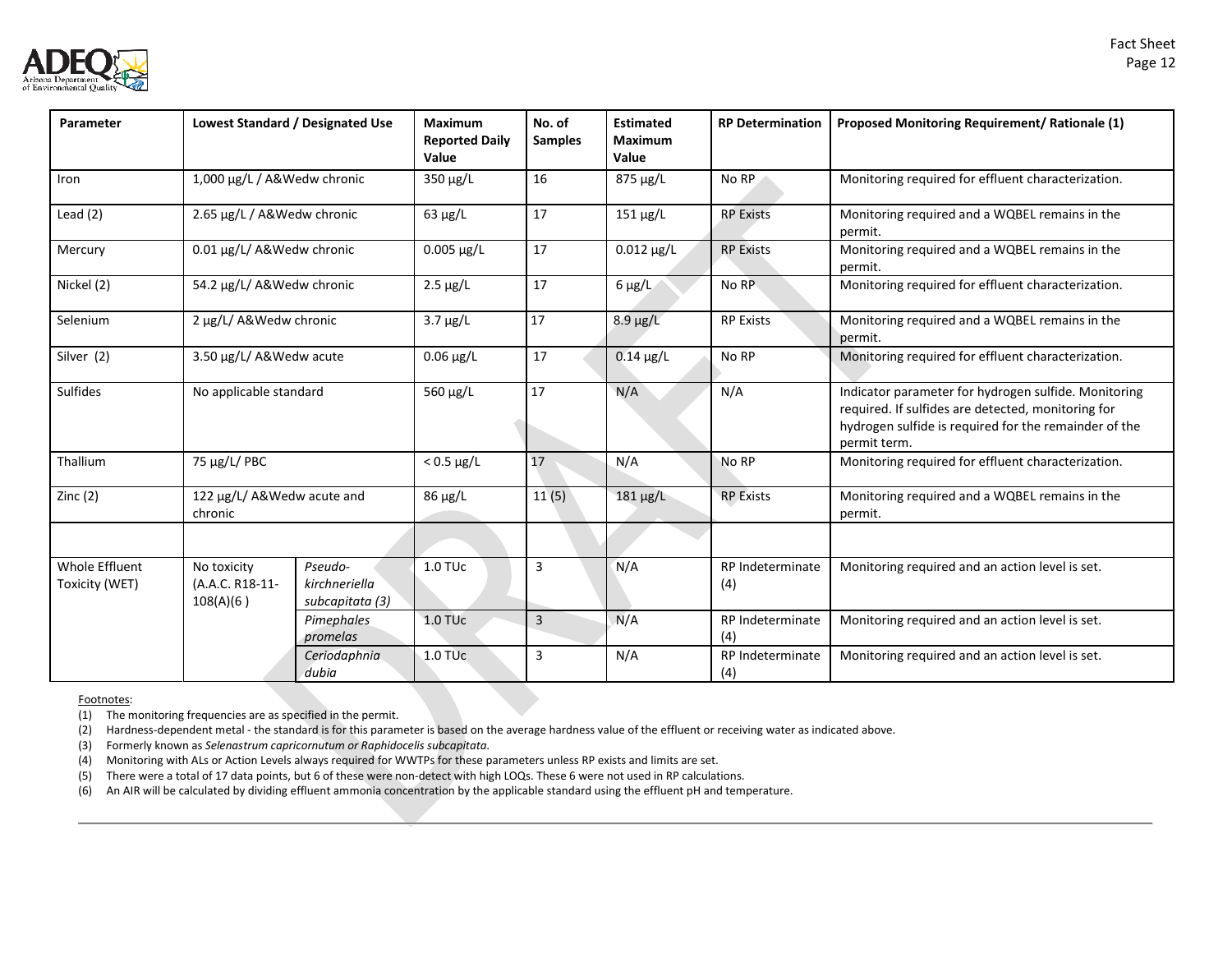

#### **VIII. NARRATIVE WATER QUALITY STANDARDS**

All narrative limitations in A.A.C. R18-11-108 that are applicable to the receiving water are included in Part I, Section E of the draft permit.

#### **IX. MONITORING AND REPORTING REQUIREMENTS** (Part II of Permit)

Section 308 of the Clean Water Act and 40 CFR Part 122.44(i) require that monitoring be included in permits to determine compliance with effluent limitations. Additionally, monitoring may be required to gather data for future effluent limitations or to monitor effluent impacts on receiving water quality.

Monitoring frequencies are based on the nature and effect of the pollutant, as well as a determination of the minimum sampling necessary to adequately monitor the facility's performance. Monitoring frequencies for some parameters may be reduced in subsequent permits if all monitoring requirements have been met and the limits or ALs for those parameters have not been exceeded during the first permit term.

For the purposes of this permit, an "8-hour composite" sample has been defined as a flow-proportioned mixture of two or more discrete samples (aliquots) obtained at equal time intervals over an 8-hour period (if only two samples are collected, they should be taken approximately 8 hours apart). The volume of each aliquot shall be directly proportional to the discharge flow rate at the time of sampling.

These criteria for composite sampling are included in order to obtain samples that are representative of the discharge given the potential variability in the duration, frequency and magnitude of discharges from this facility.

Discrete (i.e., grab) samples are specified in the permit for parameters that for varying reasons are not amenable to compositing.

Monitoring locations are specified in the permit (Part I.A and Part II.A) in order to ensure that representative samples of the influent and effluent are consistently obtained.

The requirements in the permit pertaining to Part II, Monitoring and Reporting, are included to ensure that the monitoring data submitted under this permit is accurate in accordance with 40 CFR 122.41(e). The permittee has the responsibility to determine that all data collected for purposes of this permit meet the requirements specified in this permit and is collected, analyzed, and properly reported to ADEQ.

The permit (Part II.A.3) requires the permittee to keep a Quality Assurance (QA) manual at the facility, describing sample collection and analysis processes; the required elements of the QA manual are outlined.

Reporting requirements for monitoring results are detailed in Part II, Sections B.1 and 2 of the permit, including completion and submittal of Discharge Monitoring Reports (DMRs), Ammonia Data Logs, and AZPDES Flow Record forms.

The permittee is responsible for conducting all required monitoring and reporting the results to ADEQ on DMRs or as otherwise specified in the permit.

#### **Electronic reporting**

The US EPA has published a final regulation that requires electronic reporting and sharing of Clean Water Act National Pollutant Discharge Elimination System (NPDES) program information instead of the current paper-based reporting (Federal Register, Vol. 80, No. 204, October 22, 2015). Beginning December 21, 2016 (one year after the effective date of the regulation), the Federal rule required permittees to make electronic submittals of any monitoring reports and forms called for in their permits. ADEQ has created an online portal called myDEQ that allows users to submit their discharge monitoring reports and other applicable reports required in the permit.

The permit also requires annual submittal of an Ammonia Data Log that records the results for temperature, pH, and ammonia samples and date of sampling (Part II.B.3). Because the ammonia standards in 18 A.A.C. 11, Article 1, Appendix A are contingent upon the pH and temperature at the time of sampling for ammonia, the permittee must determine the applicable ammonia standard using the ammonia criteria table(s) and calculate the Ammonia Impact Ratio for that ammonia sample result. The AIR is recorded on the DMR.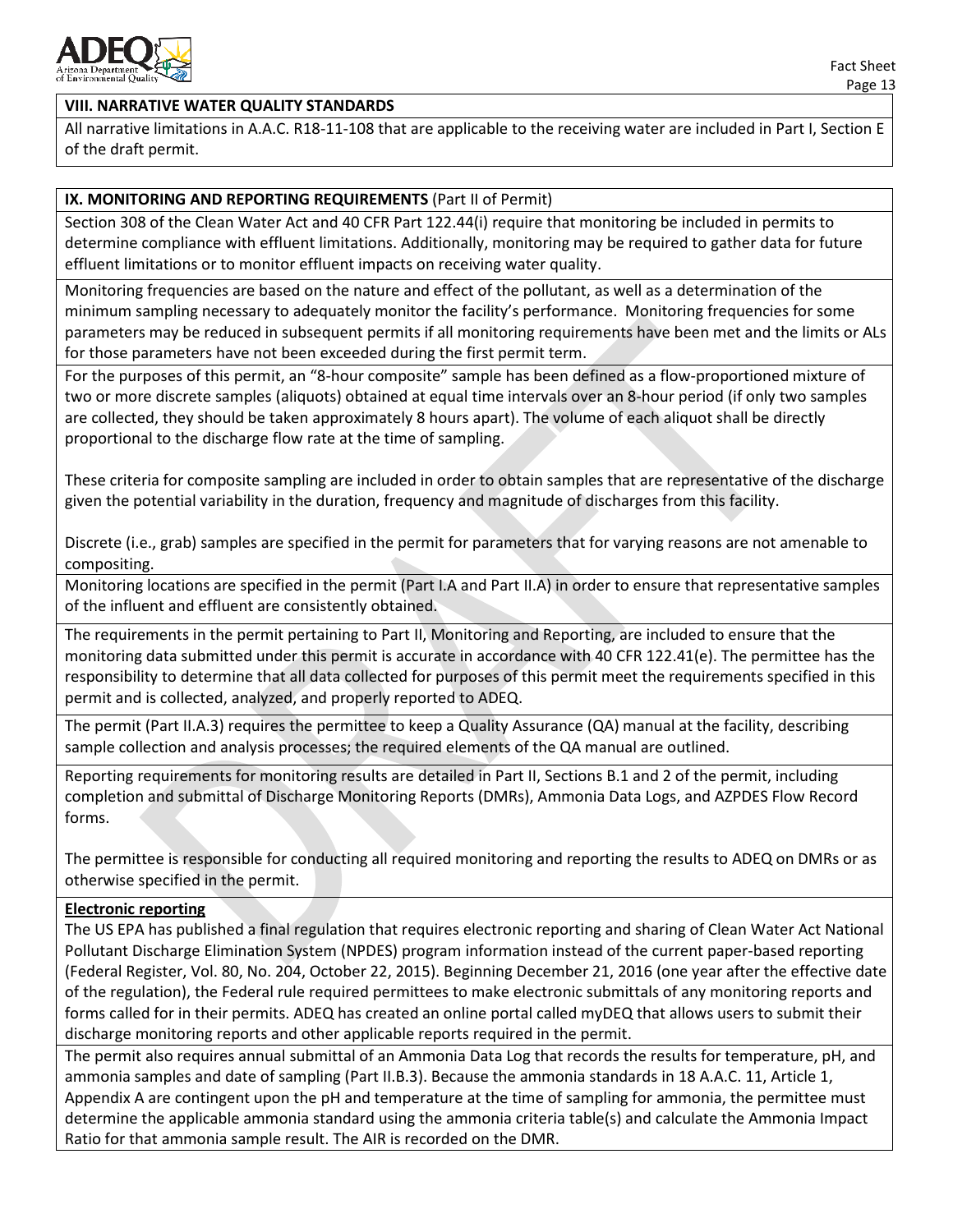

Requirements for retention of monitoring records are detailed in Part II.C.3 of the permit.

#### **X. BIOSOLIDS REQUIREMENTS** (Part III in Permit)

Standard requirements for the monitoring, reporting, record keeping, and handling of biosolids, as well as minimum treatment requirements for biosolids according to 40 CFR Part 503 are incorporated in the draft permit.

# **XI. SPECIAL CONDITIONS** (Part V in Permit)

#### **Ambient Water Monitoring of Lake Cochise**

Monitoring must be conducted in Lake Cochise one time each year in rotating months during the peak season. No limits are set but monitoring is required for chlorophyll-a, secchi depth, total phosphorus, total nitrogen, total Kjehldal nitrogen, blue-green algae, dissolved oxygen, and pH. Annual report of the monitoring results and evaluation is required in the permit. See Part V.A in the draft permit.

#### **Operation**

This permit condition requires the permittee to ensure that the WWTP has an operator who is certified at the appropriate level for the facility, in accordance with A.A.C. R18-5-104 through -114. The required certification level for the WWTP operator is based on the class (Wastewater Treatment Plant) and grade of the facility, which is determined by population served, level of treatment, and other factors.

#### **Permit Reopener**

This permit may be modified based on newly available information; to add conditions or limits to address demonstrated effluent toxicity; to implement any EPA-approved new Arizona water quality standard; or to reevaluate reasonable potential (RP), if assessment levels in this permit are exceeded [A.A.C. R18-9-B906 and 40 CFR Part 122.62 (a) and (b)].

#### **XII. ANTIDEGRADATION**

Antidegradation rules have been established under A.A.C. R18-11-107 to ensure that existing surface water quality is maintained and protected. The discharge from the City of Willcox WWTP will be to an effluent-dependent water. Except for flows resulting from rain events, the only water in the lake will be the effluent. Therefore, the discharge and the receiving water will normally be one and the same. Effluent quality limitations and monitoring requirements have been established under the proposed permit to ensure that the discharge will meet the applicable water quality standards. As long as the permittee maintains consistent compliance with these provisions, the designated uses of the receiving water will be presumed protected, and the facility will be deemed to meet currently applicable antidegradation requirements under A.A.C. R18-11-107.

#### **XIII. STANDARD CONDITIONS**

Conditions applicable to all NPDES permits in accordance with 40 CFR, Part 122 are attached as an appendix to this permit.

#### **XIV. ADMINISTRATIVE INFORMATION**

#### **Public Notice (A.A.C. R18-9-A907)**

The public notice is the vehicle for informing all interested parties and members of the general public of the contents of a draft AZPDES permit or other significant action with respect to an AZPDES permit or application. The basic intent of this requirement is to ensure that all interested parties have an opportunity to comment on significant actions of the permitting agency with respect to a permit application or permit. This permit will be public noticed in a local newspaper after a pre-notice review by the applicant and other affected agencies.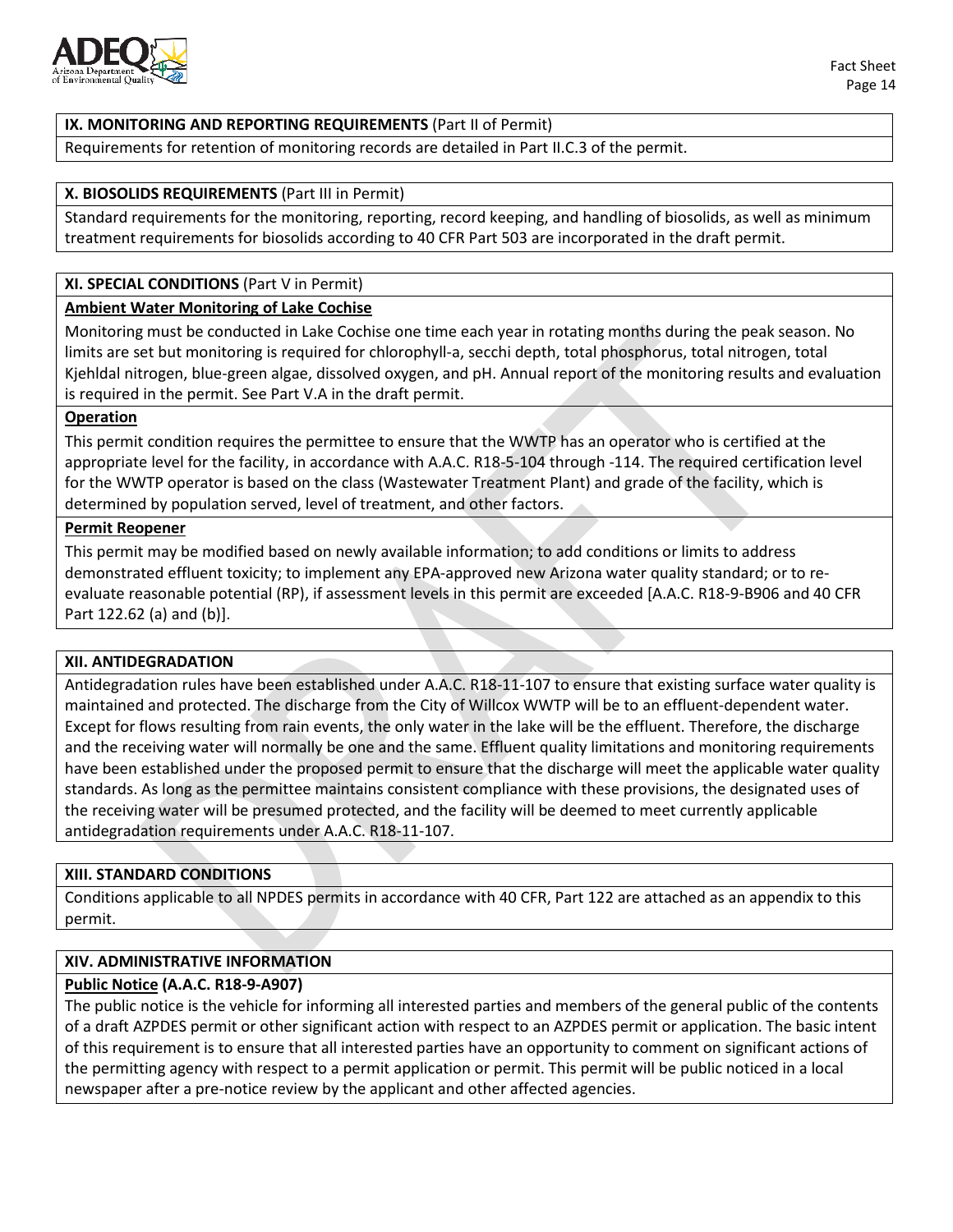

#### **XIV. ADMINISTRATIVE INFORMATION**

#### **Public Comment Period (A.A.C. R18-9-A908)**

Rules require that permits be public noticed in a newspaper of general circulation within the area affected by the facility or activity and provide a minimum of 30 calendar days for interested parties to respond in writing to ADEQ. After the closing of the public comment period, ADEQ is required to respond to all significant comments at the time a final permit decision is reached or at the same time a final permit is actually issued.

#### **Public Hearing (A.A.C R18-9-A908(B))**

A public hearing may be requested in writing by any interested party. The request should state the nature of the issues proposed to be raised during the hearing. A public hearing will be held if the Director determines there is a significant amount of interest expressed during the 30-day public comment period, or if significant new issues arise that were not considered during the permitting process.

#### **EPA Review (A.A.C. R18-9-A908(C)**

A copy of this draft permit and any revisions made to this draft as a result of public comments received will be sent to EPA Region 9 for review. If EPA objects to a provision of the draft, ADEQ will not issue the permit until the objection is resolved.

#### **XV. ADDITIONAL INFORMATION**

Additional information relating to this proposed permit may be obtained from:

Arizona Department of Environmental Quality Water Quality Division – Surface Water Permits Unit Attn: Devin McAllister 1110 West Washington Street Phoenix, Arizona 85007

Or by contacting Devin McAllister at (602) 771 – 4374 or by e-mail at [mcallister.devin@azdeq.gov.](mailto:mcallister.devin@azdeq.gov)